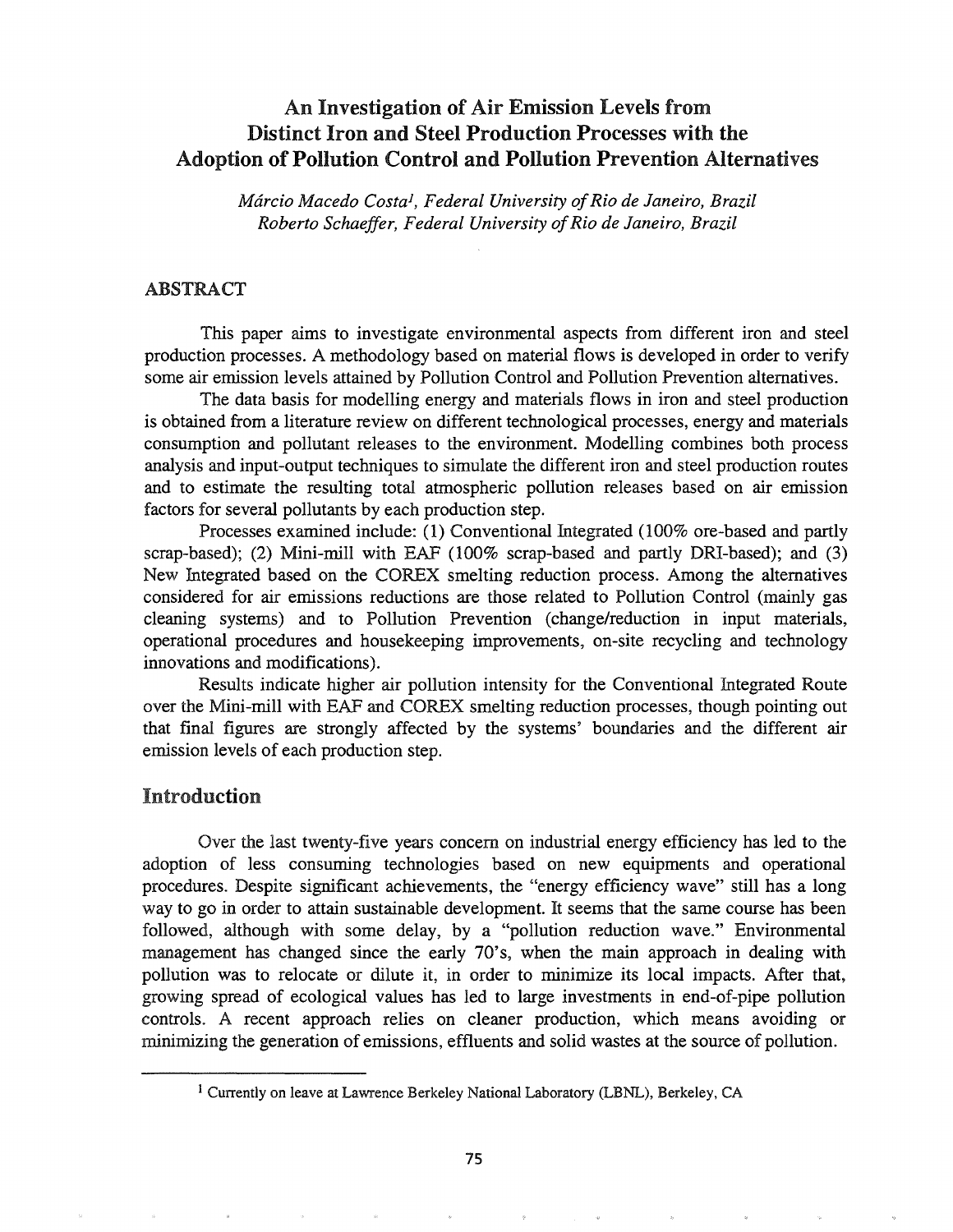The evolution of the Iron and Steel Industry constitutes an interesting case for technology analysis from several points-of-view, from the search for new technologies to the selection of available technologies at any particular time. First, iron and steel production processes are highly energy-intensive and involve diverse and huge amounts of pollutant releases. Second, the Iron and Steel Industry is facing a competitive challenge imposed by other material production costs and performances (Fruehan 1996). Third, more stringent environmental regulatory requirements over pollutant releases have decisively affected technology choices. Nowadays, it is possible to clearly identify some trends in industry towards integrating economic, strategic and environmental issues.

Despite major investments in pollution control, which has led to a successful reduction of pollutant discharges, further technological improvements are necessary to reduce costs, increase profitability and facilitate compliance with environmental regulations. General concern coming from industry associations, environmental protection agencies and society in general reveals a changing perspective through an integration of pollution control and pollution prevention activities (AISI 1997; EPA 1996; OECD 1991).

It is far from an easy task to try to set meaning and reliable ranges for pollutants discharges. A precautionary work must be done in order to allow comparisons to be made, and conclusions to be drawn, about firms' performances from pollution emission data. Several sources of difference and uncertainty still remain regarding data on iron and steel production systems. Reported emissions data cannot be explained based on differences in abatement devices and environmental operational efficiency measures only. Other factors, like different measurement methods, age and design of plants, material inputs and local conditions, may have a strong influence over the final results too.

Although data collection on emission parameters is still largely incomplete and not standardized, valuable efforts of gathering data from a large number of firms can contribute to future programs. This paper leans mainly on two interconnected databases: (1) an European Community extensive research based on questionnaires answered by firms regarding emission data for several production steps, which seems to be highly representative of the "European iron and steel production system" as it comes from 166 firms from 12 countries, accounting for some 77% of total production (EC 1996); and (2) a draft document on Best Available Techniques (BAT) that presents recommended emission factors based on firms adopting BAT around the world (EIPPCB 1998). Our work draws a line between the so-called End-of-pipe and Process-integrated techniques, named here Pollution Control (PC) and Pollution Prevention (PP) technologies, respectively.

The objective of this paper is to set representative ranges for air emission factors levels by production step and to verify the corresponding air emissions for different production routes. A model of material flows of iron and steel production systems has been developed in order to simulate the environmental effects of different material inputs, PC and technologies and process changes. *Actually, what we present here are but preliminary results of a broader research effort underway on the Industrial Ecology of Iron and Steel Production Systems.* That larger effort refers not only to air emissions but also to water effluents and solid wastes. A more reliable environmental assessment requires necessarily taking into account, simultaneously, all media: Air, Water and Land.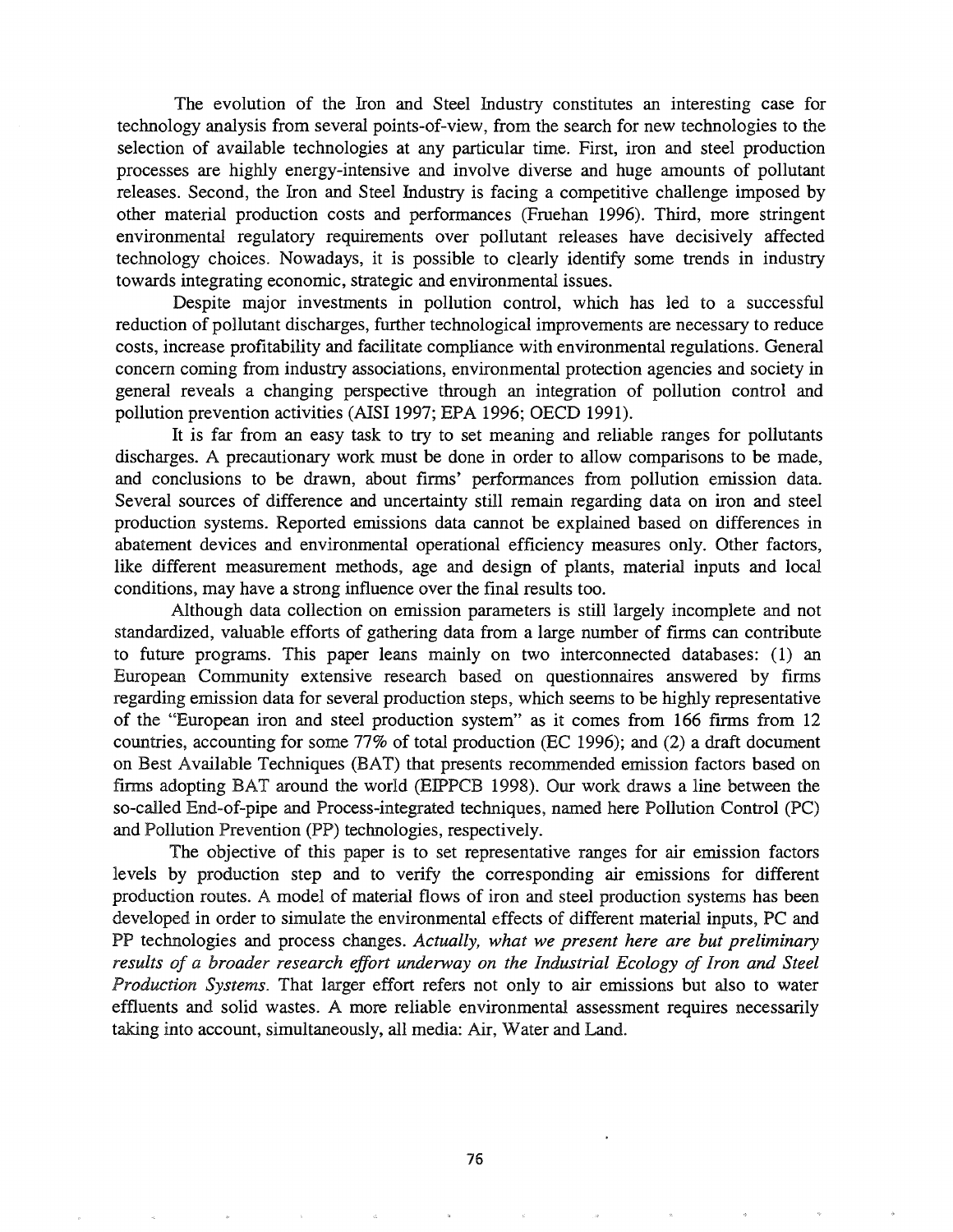# Scope and main assumptions

Liquid Carbon Steel is chosen as the reference product. Casting, Rolling and Finishing Production Steps are expected to be included later in our longer-term, broader research effort, which will allow the assessment of product diversity effects on pollution release from the Iron and Steel Industry.

Three main processes are considered here: Conventional Integrated Works (Pelletization, Sinter and Coke Plants - Blast Furnace - Basic Oxygen Furnace route), Semiintegrated Works (Pelletization and DR! Plants - Electric Arc Furnace route) and New Integrated Works with Smelting Reduction (Pelletization Plant - COREX - BOF route). Input data include current material/energy specific consumption and air emission factors (e.g., kg of material or pollutant per unit of product from a given production step) for different processes. Output from the model developed comprises total mass of each pollutant released to the atmosphere, adding contributions over all production steps. In spite of the fact that the use of emission factors is suitable for comparing alternative techniques, environmental impacts might relate to the concentration of pollutants in gas streams in the receiving media and/or chronic loads over time of a given pollutant (ElPPCB 1998).

Atmospheric emissions of particulate matter, carbon/sulfur/nitrogen oxides, and acid/organic/heavy metals emissions are included among the most significant environmental issues for steelmaking. In this analysis, Carbon Dioxide  $(CO_2)$ , chlorofluorocarbons (CFCs), radioactive elements and heavy metals are disconsidered. Emission factors for the following pollutants are given: Dust, Nitrogen Oxides  $(NO_x)$ , Sulfur Dioxide  $(SO_2)$ , Carbon Monoxide (CO), Hydrochloric Acid (Hel), Hydrogen Fluoride (HF), Hydrogen Sulfide (H2S), Polycyclic Aromatic Hydrocarbons (PAH), Volatile Organic Compounds (VOC), Polychlorinated Biphenyl (PCB), Polychlorinated Dibenzo-p-dioxins and Furans (PCDDIF), Benzene and Chlorobenzene.

Besides the more general types of processes, techniques are categorized in two main groups: (1) Pollution Control (PC) and (2) Pollution Prevention (PP). Techniques cited as PC have also been named as end-of-pipe techniques and consist mainly of gas cleaning systems. There are four main types of gas cleaning systems (IISI  $&$  UNEP 1997):

- *<sup>9</sup> Dry Cyclones,* where particles are separated from the waste gas by centrifugal action. Cyclones can only remove coarser particles and, as such, operate at a lower efficiency;
- <sup>9</sup> *Electrostatic Precipitators (ESP),* which apply an electrical charge to the particles of dust, causing them to be attracted and captured by the dust collecting electrode. ESPs generally operate with more than 90% efficiency, have lower energy consumption, but are unsuitable to highly resistive dusts;
- e *Wet Scrubbers,* which separate a wider range of pollutants by washing the waste gas with a stream of water droplets. Wet Scrubbers require water treatment devices to clean and recycle the water back to the scrubber; and
- @ *Fabric Filters,* where particles are separated from the waste gas at the surface of a cloth filter, providing higher cleaning efficiencies. The down side is that filters can operate over a limited range of temperature and moisture conditions only.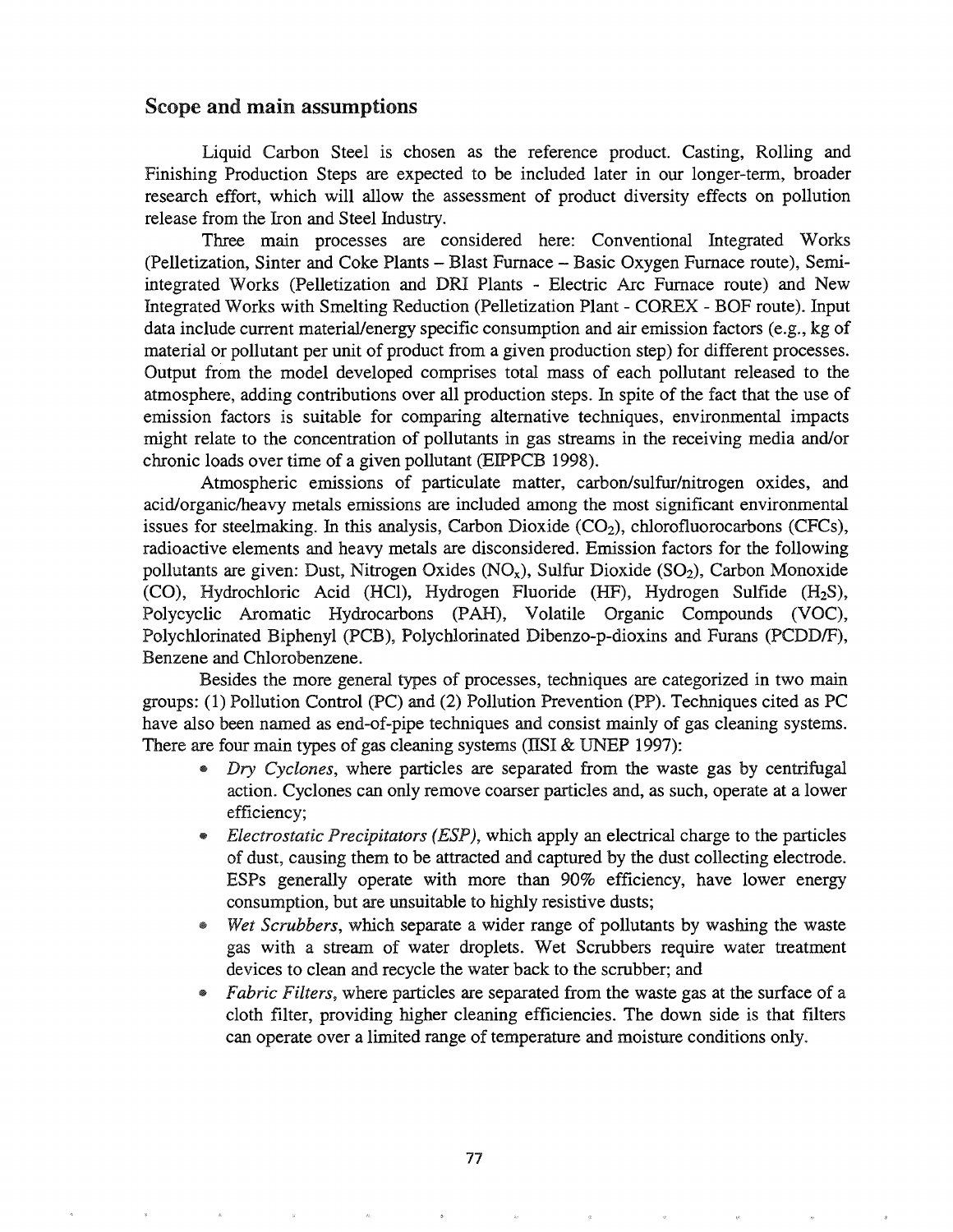Gas cleaning systems commonly operate with a combination of these devices, including not only cleaning but also collecting apparatuses. Other arrangements are present in the case of lime desulphurization and denitrification using catalysts or activated carbon process (EIPPCB 1998).

There is a wide range of Pollution Prevention technologies available for all production steps. Technologies can be classified as:

- .. *Technology modifications,* which include new or improved equipment, automation and layout changes;
- *Change or reduction of inputs*, which include materials and/or energy carriers;
- .. *Energy efficient measures;*
- .. *Operational procedures and housekeeping improvements; and*
- *• On-site recycling*

#### Model Description

Modelling iron and steel production systems faces the inherent complexity of the various processes. As our main goal is to simulate the resulting effects of different combinations of processes and technologies on pollution discharge levels, general assumptions and simplifications are required. Actually, the model has been developed in a simplified way to allow simple simulations and, furthermore, meaningful conclusions from production systems above the frrm's level. However, for a comprehensive modelling at the firm's level some additional work on particular conditions are still required, mainly in dealing with economic analyses. Even so, the model is expected, in the future, to be able to represent any iron and steel production system as long as appropriate data are provided.

Each production step has a primary output: a main product that is sent to the next step. So, it is possible to define a commodity matrix  $Z$  that represents these product exchanges, where  $z_{ii}$  is the flow of input from step *i* (coke for example) to step *j* (Blast Furnace, for example). From  $Z$  and  $X_j$ , the total output of j, an A matrix of technical coefficients  $a_{ij}$  is obtained, where:

$$
a_{ij} = z_{ij}/X_j \tag{1}
$$

For instance,  $a_{ij}$  can represent the mass of coke necessary to produce one metric tonne  $(t)$  of pig iron in the Blast Furnace. Vector X represents the direct and indirect effects of production. From Leontief reasoning (Lave et al. 1995; Miller & Blair 1985) and considering Y the final demand vector (the considered last step, for example Casting, that uses crude steel), we have:

$$
X - AX = Y \qquad \Rightarrow \qquad X = (I - A)^{-1} Y \tag{2}
$$

To include pollutants emissions, a  $D$  matrix is defined indicating the emission of each pollutant *i* per metric tonne of products from each one of the various steps of production *j*. Each  $d_{ij}$  represents the output of a specific model applied to material flows in each production step. Vector X\* represents the total effect of pollution:

$$
X^* = D X \qquad \Rightarrow \qquad X^* = [D (I - A)^{-1}]Y \qquad (3)
$$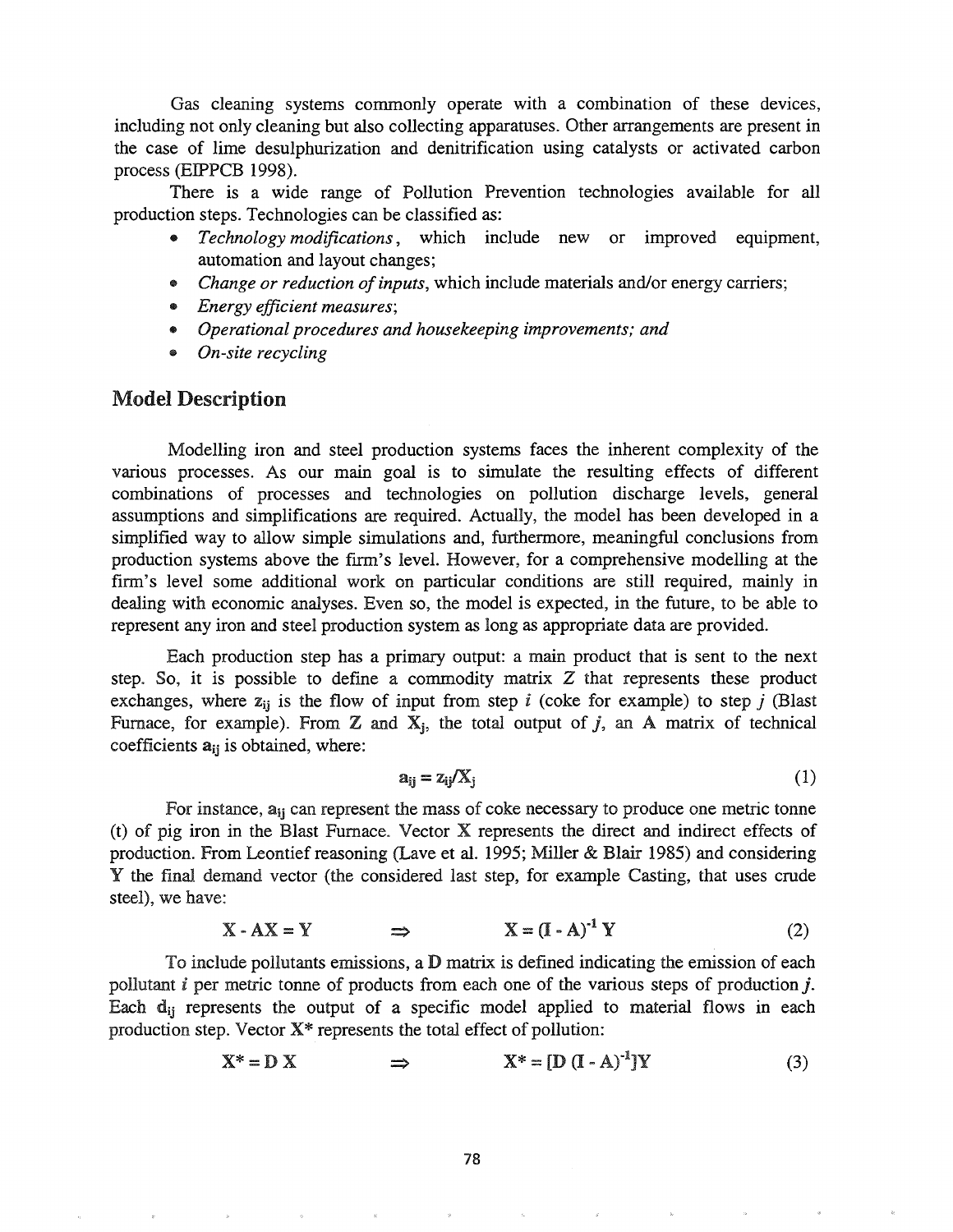It is important to mention that this is just one way of modelling energy and material flows in the Iron and Steel Industry. Other kinds of models are required for a more comprehensive approach of these flows, including those flows that incorporate the simultaneous production of by-products. Table 1 presents possible Technical Coefficients Matrices (A's) for Integrated, Semi-integrated and New Integrated Works derived from data collected from the literature (AISI 1997; EC 1996; Eberle, Schiffer & Siuka 1997; EICCPB 1998; IISI & UNEP 1997; MIDREX 1998). As indicated in equation (1), each  $a_{ii}$  represents the mass, in metric tonnes (t) for example, of a given product (rows) necessary to produce one metric tonne (t) of each product from the production steps (columns). Other possible flows are simulated to measure the decisive role of quantitative and qualitative changes of material inputs over pollutants total discharges.

| <b>Integrated Works</b>      |                |                |                |                |                |                |                |                |             |
|------------------------------|----------------|----------------|----------------|----------------|----------------|----------------|----------------|----------------|-------------|
|                              | <b>Fluxes</b>  | Iron Ore       | Pellet Plant   | Sinter Plant   | Coal           | Coke Plant     | Scrap          | <b>BF</b>      | <b>BOF</b>  |
| Fluxes                       | $\mathbf 0$    | $\mathbf 0$    | 0.031          | 0.15           | 0              | $\bf{0}$       | $\Omega$       | 0.001          | 0.045       |
| Iron Ore                     | $\mathbf 0$    | $\overline{0}$ | 1.025          | 0.95           | $\bf{0}$       | $\mathbf 0$    | $\mathbf 0$    | 0.15           | 0.015       |
| Pellets                      | $\overline{0}$ | $\bf{0}$       | 0              | $\bf{0}$       | $\bf{0}$       | $\bf{0}$       | $\mathbf 0$    | 0.435          | $\bf{0}$    |
| <b>Sinter</b>                | $\overline{0}$ | $\mathbf 0$    | $\overline{0}$ | $\overline{0}$ | $\mathbf 0$    | $\mathbf 0$    | $\bf{0}$       | 1.16           | $\bf{0}$    |
| Coal                         | $\mathbf 0$    | $\overline{0}$ | $\overline{0}$ | $\overline{0}$ | $\bf{0}$       | 1.25           | $\bf{0}$       | 0.084          | $\bf{0}$    |
| Coke                         | $\overline{0}$ | $\overline{0}$ | 0.009          | 0.046          | $\overline{0}$ | $\mathbf 0$    | $\bf{0}$       | 0.358          | $\mathbf 0$ |
| Scrap                        | $\mathbf 0$    | $\overline{0}$ | $\overline{0}$ | $\bf{0}$       | $\overline{0}$ | $\overline{0}$ | $\overline{0}$ | $\overline{0}$ | 0.128       |
| Pig Iron                     | $\overline{0}$ | $\overline{0}$ | $\overline{0}$ | $\mathbf{0}$   | $\mathbf 0$    | $\bf{0}$       | $\Omega$       | $\overline{0}$ | 0.94        |
| <b>BOF</b> liq.steel         | $\mathbf{0}$   | $\overline{0}$ | $\bf{0}$       | $\bf{0}$       | $\mathbf 0$    | $\bf{0}$       | $\mathbf 0$    | $\overline{0}$ | $\mathbf 0$ |
| <b>Semi-integrated Works</b> |                |                |                |                |                |                |                |                |             |
|                              | Fluxes         | Coal           | Iron Ore       | Pellet Plant   | <b>DRI</b>     | <b>Alloys</b>  | Scrap          | <b>EAF</b>     |             |
| Fluxes                       | $\mathbf 0$    | $\bf{0}$       | $\bf{0}$       | $\mathbf 0$    | $\mathbf 0$    | $\bf{0}$       | 0              | 0.067          |             |
| Coal                         | $\overline{0}$ | $\mathbf 0$    | $\bf{0}$       | $\overline{0}$ | $\bf{0}$       | $\mathbf 0$    | $\mathbf 0$    | 0.015          |             |
| Iron Ore                     | $\overline{0}$ | $\overline{0}$ | $\mathbf 0$    | 1.025          | $\overline{0}$ | $\overline{0}$ | $\bf{0}$       | 0.000          |             |
| Pellets                      | $\mathbf 0$    | $\bf{0}$       | $\mathbf 0$    | $\bf{0}$       | 1.418          | $\bf{0}$       | $\bf{0}$       | 0.000          |             |
| DRI                          | $\mathbf 0$    | $\mathbf 0$    | $\overline{0}$ | $\mathbf 0$    | $\mathbf 0$    | $\overline{0}$ | $\bf{0}$       | 0.196          |             |
| Alloys                       | $\overline{0}$ | $\mathbf 0$    | $\mathbf 0$    | $\mathbf 0$    | $\mathbf 0$    | $\bf{0}$       | $\bf{0}$       | 0.010          |             |
| Scrap                        | $\bf{0}$       | $\bf{0}$       | $\mathbf 0$    | $\bf{0}$       | $\bf{0}$       | $\bf{0}$       | $\bf{0}$       | 0.874          |             |
| <b>EAF</b> liq.steel         | $\overline{0}$ | $\overline{0}$ | $\overline{0}$ | $\mathbf 0$    | $\mathbf 0$    | $\overline{0}$ | $\bf{0}$       | 0.000          |             |
| <b>New Integrated Works</b>  |                |                |                |                |                |                |                |                |             |
|                              | Iron Ore       | Fluxes         | Pellet Plant   | Coal           | <b>COREX</b>   | <b>BOF</b>     |                |                |             |
| Iron Ore                     | $\mathbf 0$    | $\bf{0}$       | 1.025          | $\mathbf 0$    | 0.444          | $\mathbf 0$    |                |                |             |
| Pellets                      | $\overline{0}$ | $\overline{0}$ | $\Omega$       | $\bf{0}$       | 1.036          | $\overline{0}$ |                |                |             |
| Fluxes                       | $\bf{0}$       | $\mathbf 0$    | 0.031          | $\mathbf 0$    | 0.325          | $\overline{0}$ |                |                |             |
| Coal                         | $\bf{0}$       | $\bf{0}$       | $\mathbf 0$    | $\mathbf 0$    | 0.990          | $\overline{0}$ |                |                |             |
| COREX h.m.                   | $\bf{0}$       | $\mathbf 0$    | $\overline{0}$ | $\bf{0}$       | 0              | 1.096          |                |                |             |
| <b>BOF</b> liq.steel         | $\overline{0}$ | $\overline{0}$ | $\overline{0}$ | $\overline{0}$ | $\overline{0}$ | 0              |                |                |             |

Table 1. Technical Coefficients Matrix (A) by Selected Processes

The emission factors derived from the D matrices are presented in Tables 2 to 8 for each production step, by air emission levels (DOE 1996; EC 1996; EICCPB 1998), i.e., emissions that are released to the environment and that can be classified as:

@ *Low,* when are based on PP and PC Best Available Techniques;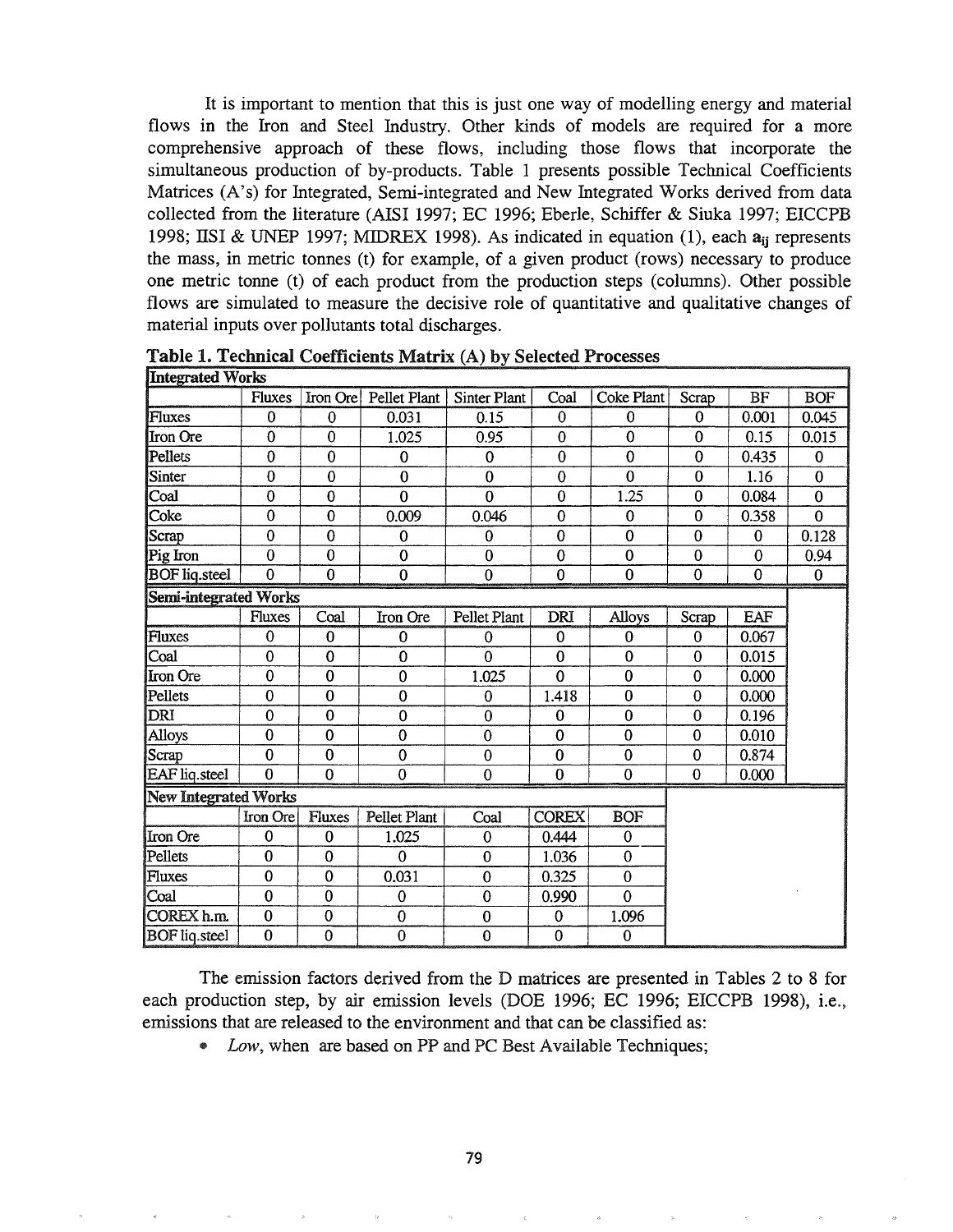- *Average*, when are based on average emission factors for the Iron an Steel Industry in Europe, and as such are derived from a set of plants;
- *• High,* when are based on less efficient techniques or procedures; and
- *Uncontrolled*, which represent extreme values due to the lack of control devices of any sort, malfunctioning of gas cleaning systems or input particular conditions.

Lack of appropriate data makes impossible, at this stage, the inclusion of emissions from the Iron Ore and Coal (mining and also handling inside the steel plant), Fluxes (mining, production and handling), Scrap (preparation), Alloys (production) sectors. DR! sector considers only Pelletization Plants emissions due to the lack of DR! Plant emission data. *We do not provide a detailed description of alternatives according to the air emission levels. In spite ofusing representative data for the given air emission levels, particular conditions lead to a* wide range of data even in case of adoption of similar alternatives among firms.

Table 2 – Air Emission Factors for Pelletization Plants by Selected Levels

|                          | <b>Pelletization Plants</b>          | Level of air emissions |         |       |                             |  |  |  |  |
|--------------------------|--------------------------------------|------------------------|---------|-------|-----------------------------|--|--|--|--|
| <b>E</b> mission factors |                                      | LOW                    | AVERAGE | HIGH  | <i><b>IUNCONTROLLED</b></i> |  |  |  |  |
| Dust                     | g/t pellets                          | 100                    | 168     | 672   | 3360                        |  |  |  |  |
| $\sqrt{\text{SO2}}$      | g/t pellets                          | 23                     | 250     | 500   | 720                         |  |  |  |  |
| NOX                      | g/t pellets                          | 140                    | 510     | 740   | 970                         |  |  |  |  |
| $\overline{CO}$          | g/t pellets                          | 410                    | 410     | 615   | 615                         |  |  |  |  |
| $\overline{VOC}$         | g/t pellets                          | 40                     | 40      | 40    | 40                          |  |  |  |  |
| HCI                      | g/t pellets                          |                        | 48      | 48    | 319                         |  |  |  |  |
| <b>IHF</b>               | g/t pellets                          | 0.8                    | 39      | 39    | 187                         |  |  |  |  |
| PAH                      | mg/t pellets                         | በ 1 ዓ                  | 0.19    | 0.19  | በ 19                        |  |  |  |  |
| PCDD/F                   | $\lfloor mg \text{ I-TEQ/t}$ pellets | 0.006                  | 0.006   | 0.006 | 0.006                       |  |  |  |  |

Notes: (1) Including emissions from Grinding, Induration, Drying and Screening; (2) PC alternatives: scrubbers, semi-dry desulphurisation + de-dusting (gas suspension absorber), denitrification (Selective Catalytic Reduction); (3) PP alternatives: process-integrated NOx abatement (low nitrogen content of fuel and limitation of  $O_2$  excess), recovery of sensible heat from induration strand; (4) VOC, PAH, PCDD/F - single data (EIPPCB 1998); (5) Own elaboration based on DOE (1996), EC (1996) and EIPPCB (1998).

|                         | <b>Sinter Plants</b> | Level of air emissions |         |       |              |  |  |  |
|-------------------------|----------------------|------------------------|---------|-------|--------------|--|--|--|
| <b>Emission factors</b> |                      | LOW                    | AVERAGE | HIGH  | UNCONTROLLED |  |  |  |
| Dust                    | g/t sinter           | 180                    | 425     | 880   | 7400         |  |  |  |
| $\overline{\text{SO2}}$ | g/t sinter           | 120                    | 970     | 1450  | 2000         |  |  |  |
| $\overline{NQ}$         | $g/t$ sinter         | 85                     | 580     | 760   | 920          |  |  |  |
| <b>CO</b>               | g/t sinter           | 15900                  | 19600   | 25300 | 25300        |  |  |  |
| $\overline{VOC}$        | $g/t$ sinter         | 25                     | 150     | 200   | 150          |  |  |  |
| HCI                     | $g/t$ sinter         | 21                     | 54      | 87    | 312          |  |  |  |
| HF                      | g/t sinter           | 1.3                    | 9.5     | 20    | 57           |  |  |  |
| $\overline{\text{PAH}}$ | mg/t sinter          | 105                    | 105     | 839   | 839          |  |  |  |
| PCB                     | $mg/t$ sinter        |                        | 12      | 12    | 12           |  |  |  |
| PCDD/F                  | mg I-TEQ/t sinter    | 0.8                    | 10      | 21    | 90           |  |  |  |

Table 3 - Air Emission Factors for Sinter Plants by Selected Levels

Notes: (1) Including emissions from Crushing, Sinter Strand (windbox), Discharge Zone, Sinter Cooling; (2) PC alternatives: high-level with cyclones, average-level with ESP, low-level with ESP + scrubber or ESP + fabric filters, wet desulphurisation, denitrification (Selective Catalytic Reduction); (3) PP alternatives: lowering sulphur content of the sinter feed, heat recovery from Sinter Strand and Sinter Cooling, Emission Optimised Sintering (EOS); (4) Own elaboration based on DOE (1996), EC (1996) and EIPPCB (1998).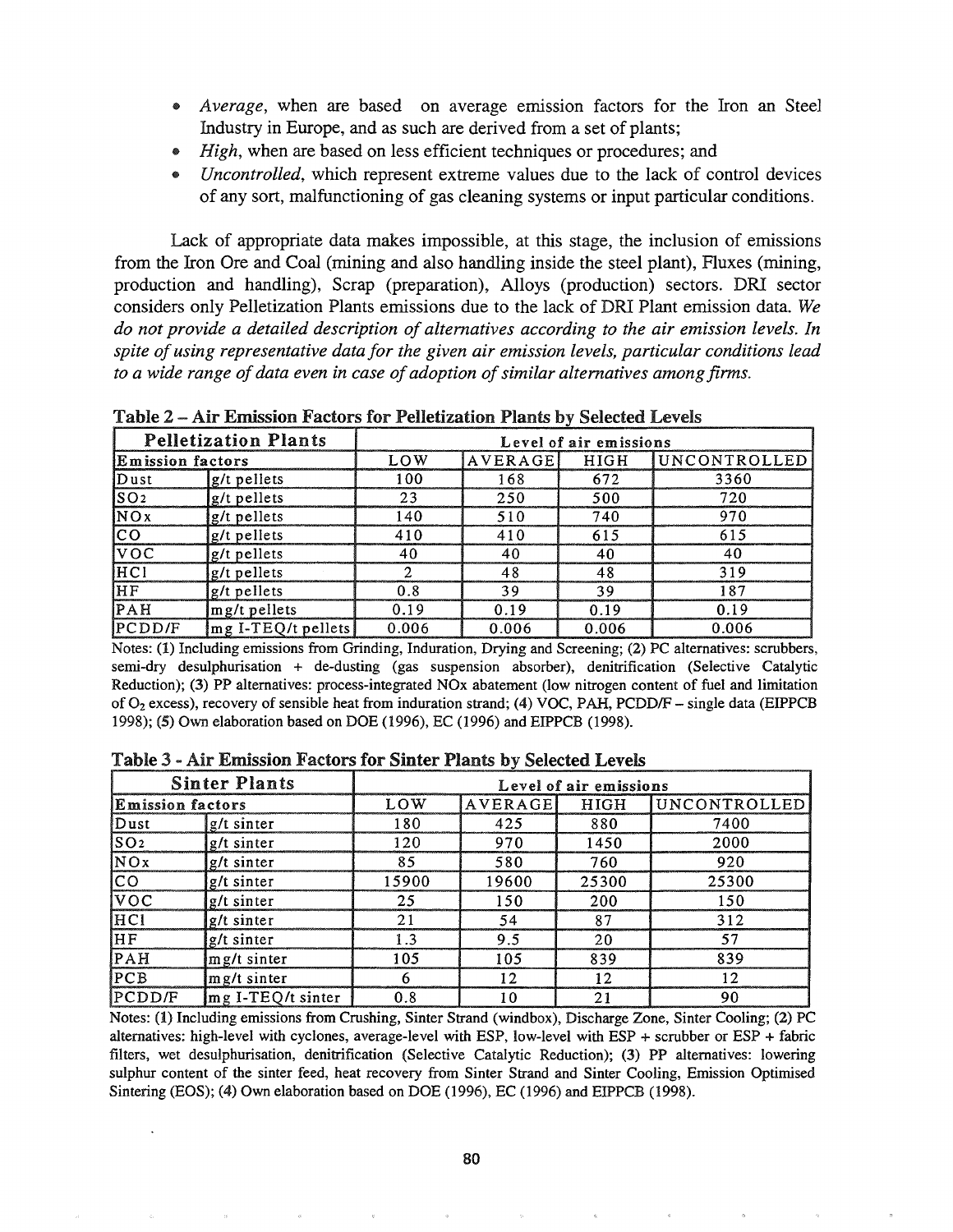|                         | <b>Coke Oven Plants</b> | Level of air emissions |         |      |              |  |  |  |  |
|-------------------------|-------------------------|------------------------|---------|------|--------------|--|--|--|--|
| <b>Emission factors</b> |                         | LOW                    | AVERAGE | HIGH | UNCONTROLLED |  |  |  |  |
| Dust                    | $g/t$ coke              | 50                     | 300     | 730  | 3000         |  |  |  |  |
| SO <sub>2</sub>         | g/t coke                | 80                     | 400     | 2800 | 4200         |  |  |  |  |
| NOx                     | g/t coke                | 50                     | 300     | 1782 | 2400         |  |  |  |  |
| lco                     | $g/t$ coke              | 400                    | 1000    | 1500 | 1500         |  |  |  |  |
| $\overline{VOC}$        | $g/t$ coke              | 12                     | 24      | 24   | 1915         |  |  |  |  |
| H2S                     | $g/t$ coke              | 21                     | 80      | 80   | 2500         |  |  |  |  |
| PAH                     | mg/t coke               | 143                    | 300     | 1000 | 7000         |  |  |  |  |
| Benzene                 | g/t coke                | 1.2                    | 20      | 46   | 46           |  |  |  |  |

Table 4 - Air Emission Factors for Coke Oven Plants by Selected Levels

Notes: (1) Including emissions from Coal Charging, Coking, Coke Pushing, Quenching, Coke Gas Combustion and Coke Gas Purifying. Discontinuous emissions from Coke Oven Plants are difficult to quantify and there are a wide range of emission factors, strongly dependent on plant specific parameters; (2) PC alternatives: charging cars, water sealed ascension pipes, de-dusting of Coke Pushing emissions with integrated hood plus fabric filters, Coke Gas desulphurisation; (3) PP alternatives: extensive maintenance and cleaning, smooth operation, improvement of oven doors and frame seals, Coke Dry Quenching (CDQ), reducing of NOx formation with low flame temperature techniques, e.g. stage combustion; (4) Own elaboration based on DOE (1996), EC (1996) and EIPPCB (1998).

Table 5 - Air Emission Factors for Blast Furnaces by Selected Levels

|                         | <b>Blast Furnaces</b>  | Level of air emissions |     |      |                           |  |  |  |
|-------------------------|------------------------|------------------------|-----|------|---------------------------|--|--|--|
| <b>Emission factors</b> |                        | ោw                     |     |      | AVERAGE HIGH UNCONTROLLED |  |  |  |
| )nst                    | $\lg$ /t pig iron      |                        |     |      |                           |  |  |  |
|                         | lg/t pig iron          |                        | 760 |      |                           |  |  |  |
|                         | g/t pig iron           |                        |     |      |                           |  |  |  |
|                         | g/t pig iron           |                        |     | 1548 | 700                       |  |  |  |
| $H_{2}S$                | g/t pig iron           |                        |     |      |                           |  |  |  |
| <b>IPCDD/F</b>          | $\ln g$ I-TEQ/t p.iron |                        |     | n.a. |                           |  |  |  |

Notes: (1) Including emissions from Charging Zone, Coal Injection Preparation, Cast House, Hot Stoves and Slag Granulation; (2) PC alternatives: de-dusting of BF Gas (cyclones + scrubbers), vapour condensation to reduce emissions from Slag Granulation, de-dusting of secondary emissions (fabric filters, scrubbers or ESP); (3) PP alternatives: coal injection, BF gas recovery, top gas power recovery turbines; (4) n.a. - not available; (5) Own elaboration based on DOE (1996), EC (1996) and EIPPCB (1998).

Table 6 – Air Emission Factors for Basic Oxygen Furnaces by Selected Levels

| <b>Basic Oxygen Furnaces</b> |                     | Level of air emissions |         |      |              |  |  |  |  |
|------------------------------|---------------------|------------------------|---------|------|--------------|--|--|--|--|
| <b>Emission factors</b>      |                     | L O W                  | AVERAGE | HIGH | UNCONTROLLED |  |  |  |  |
| <b>Dust</b>                  | g/t liquid steel    |                        |         |      | 15000        |  |  |  |  |
| SO <sub>2</sub>              | g/t liquid steel    |                        |         |      |              |  |  |  |  |
| NOx                          | g/t liquid steel    |                        |         | 150  | 150          |  |  |  |  |
| ICO                          | g/t liquid steel    | .000                   | 4000    | 8000 | 16000        |  |  |  |  |
| IPAH                         | g/t liquid steel    | 0.08                   | 0.16    | 0.8  |              |  |  |  |  |
| PCDD/F                       | Img I-TEQ/t liq.st. | 0.001                  | 0.006   |      | ገ በ6         |  |  |  |  |

Notes: (1) Including emissions from Hot Metal Desulphurisation, Converter, Blowing (secondary), Charging, Tapping, Deslagging and Ladle Metallurgy; (2) PC alternatives: scrubbers for primary de-dusting, fabric filters or ESP for pig iron pre-treatment and de-dusting of secondary off-gases; (3) PP alternatives: suppressed combustion with BOF gas recovery (low level), full combustion (high level), heat recovery of sensible heat BOF gas; (4) Own elaboration based on DOE (1996), EC (1996) and EIPPCB (1998).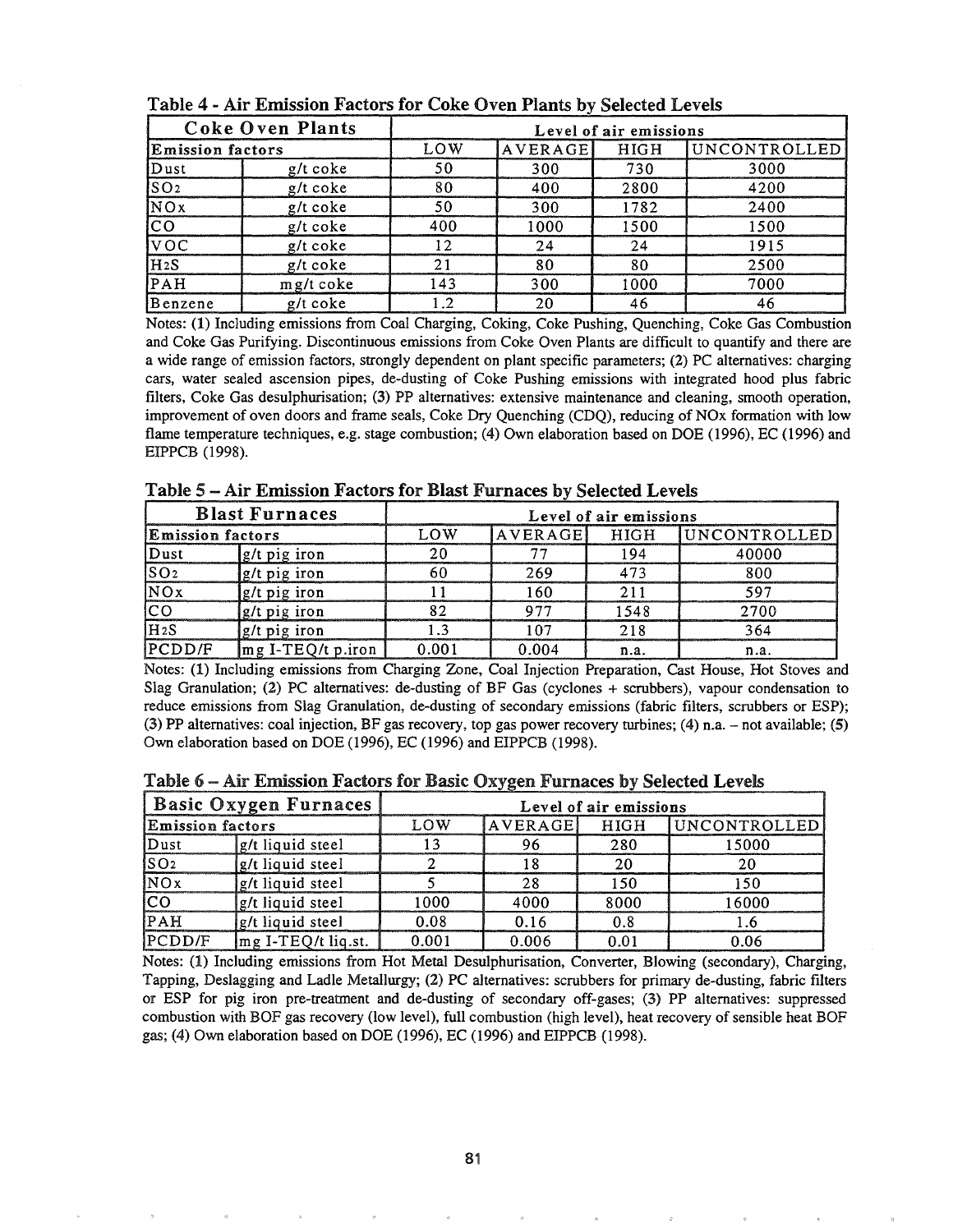| Electric Arc Furnaces   |                              | Level of air emissions |                |             |              |  |  |  |  |
|-------------------------|------------------------------|------------------------|----------------|-------------|--------------|--|--|--|--|
| <b>Emission factors</b> |                              | LOW                    | AVERAGE        | <b>HIGH</b> | UNCONTROLLED |  |  |  |  |
| Dust                    | g/t liquid steel             | 10                     | 124            | 300         | 15000        |  |  |  |  |
| SO <sub>2</sub>         | g/t liquid steel             | 30                     | 120            | 300         | 400          |  |  |  |  |
| NOX                     | g/t liquid steel             | 85                     | 250            | 334         | 454          |  |  |  |  |
| <sub>CO</sub>           | g/t liquid steel             | 2500                   | 2500           | 3000        | 3000         |  |  |  |  |
| VOC                     | g/t liquid steel             |                        | 21             | 69          | 160          |  |  |  |  |
| H <sub>2</sub> S        | g/t liquid steel             | $\Omega$               | $\Omega$       | $\bf{0}$    | $\bf{0}$     |  |  |  |  |
| HC <sub>1</sub>         | g/t liquid steel             | 0.6                    | 3.2            | 7           | n.a.         |  |  |  |  |
| HF                      | g/t liquid steel             | 0.4                    | 2.9            | 5.3         | n.a.         |  |  |  |  |
| PAH                     | mg/t liquid steel            | 26                     | 225            | 920         | n.a.         |  |  |  |  |
| PCB                     | mg/t liquid steel            | 5.6                    | 13             | 34          | n.a.         |  |  |  |  |
| PCDD/F                  | mg I-TEQ/t liq.st.           | 0.3                    | $\overline{4}$ | 12          | n.a.         |  |  |  |  |
| Benzene                 | g/t liquid steel             | 0.2                    | 1.4            | 3.1         | 38           |  |  |  |  |
|                         | Chlorobenz.mg/t liquid steel | 3                      | 22             | 37          | 135          |  |  |  |  |

Table 7 - Air Emission Factors for Electric Arc Furnaces by Selected Levels

Notes: (1) Including emissions from Scrap Pre-heating, Charging, Melting, Refining, Steel and Slag Tapping, Ladle Metallurgy; (2) PC alternatives: dust collecting systems  $(4<sup>th</sup>$  hole and evacuation of building atmosphere or dog-house), fabric filters, injection of lignite powder to reduce *PCDDIF* and PCB emissions; (3) PP alternatives: energy efficient techniques (UHP furnaces, oxy-fuel burners, oxygen post-combustion, scrap preheating; (4) n.a. - not available; (5) Own elaboration based on DOE (1996), EC (1996) and EIPPCB (1998).

Table 8 -- Air Emission Factors for COREX Plants by Selected Levels

|                          | <b>COREX Plants</b> | Level of air emissions |  |  |                             |  |  |  |
|--------------------------|---------------------|------------------------|--|--|-----------------------------|--|--|--|
| <b>IEmission factors</b> |                     | ∩w                     |  |  | AVERAGEL HIGH IUNCONTROLLED |  |  |  |
|                          | g/t hot metal       |                        |  |  |                             |  |  |  |
|                          | g/t hot metal       |                        |  |  |                             |  |  |  |
|                          | lg/t hot metal      |                        |  |  |                             |  |  |  |

Notes: (1) Including Reduction Shaft and Melter-Gasifier; (2) Few data available for air emissions; (3) PC alternatives: de-dusting of Melter-Gasifier emissions with hot gas cyclone + scrubber, reduction gas and top gas cleaning with scrubbers (4) n.a. - not available; (5) Own elaboration based on Eberle, Schiffer and Siuka (1997).

## Results and Discussion

The model is applied to the reference of one metric tonne (t) of liquid carbon steel derived from the four air emission levels of each one of the three production processes considered (Table 9). These final results show the total air pollutants releases under the cited scope and assumptions. Figure 1 presents dust, NOx and SOx emission factors for low and average levels by production step. The results are based on material input assumptions used to fill A matrices, as shown in Table 1..

First, it is necessary to reaffrrm the previous warnings about the wide range of emission factors, which can be influenced by several reasons based on diversity of equipment, operational procedures, material input and measuring methods.. Our effort was driven to set some meaningful air emissions levels (Low, Average, High and Uncontrolled) in order to better assess some environmental issues regarding iron and steel production systems.. Therefore, values were given, under some assumptions, even admitting the existence of ranges around them.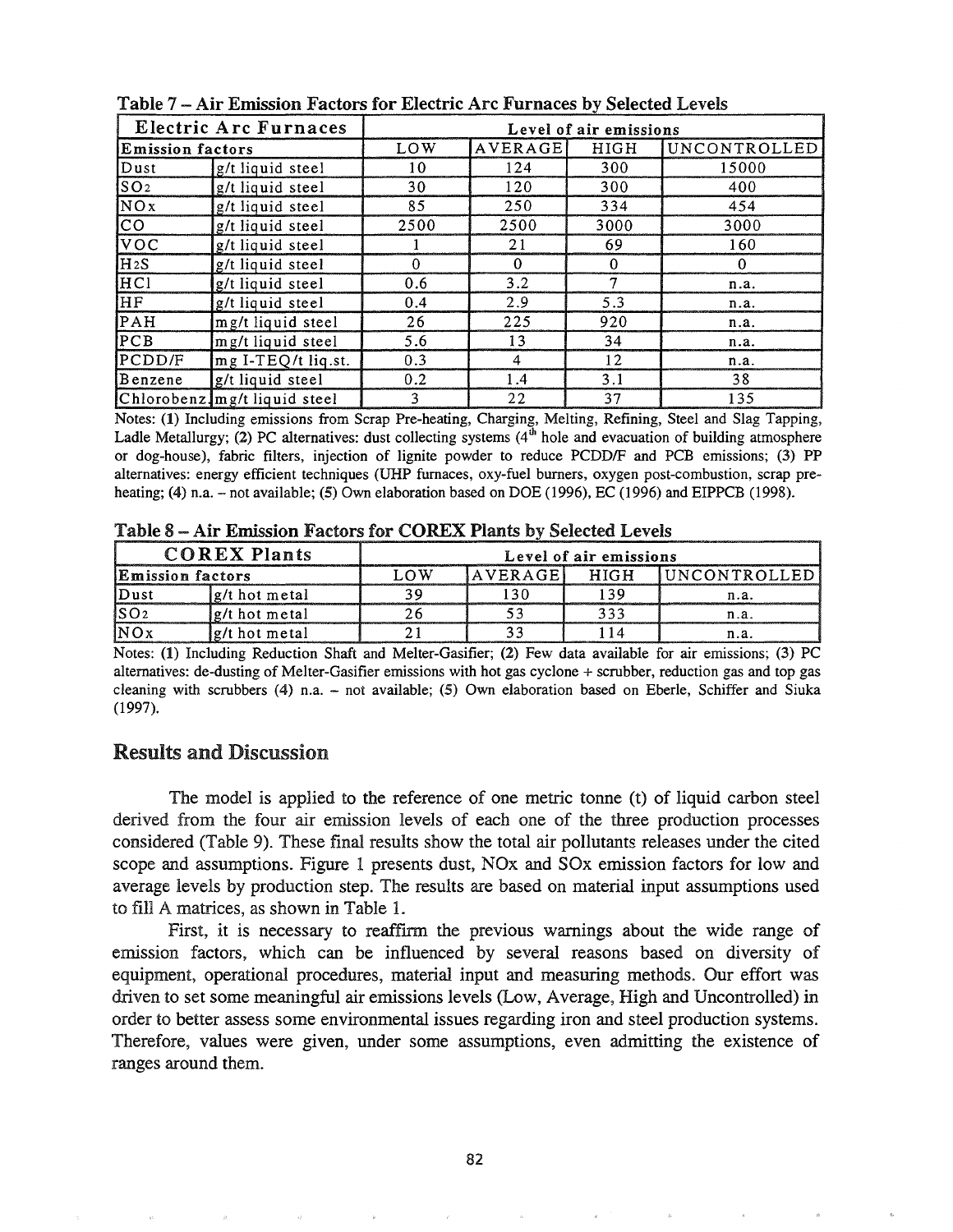| LOW                     |                              |               |                 | <b>AVERAGE</b> |               |                 | <b>HIGH</b><br>UNCONTROLLED |          |                 |            |                             |            |               |
|-------------------------|------------------------------|---------------|-----------------|----------------|---------------|-----------------|-----------------------------|----------|-----------------|------------|-----------------------------|------------|---------------|
| <b>Emission factors</b> |                              | <b>BF/BOF</b> | <b>EAF</b>      |                | SR/BOF BF/BOF | EAF             | SR/BOF BF/BOF               |          | <b>EAF</b>      |            | <b>SR/BOFIBF/BOF</b><br>EAF |            | <b>SR/BOF</b> |
| Dust                    | g/t liquid steel             | 288           | 38              | 169            | 818           | 171             | 4291                        | 2036     | 637             | 1195       | 63375                       | 15934      | 18967         |
| SO <sub>2</sub>         | g/t liquid steel             | <b>230</b>    | 36              | 571            | 1587          | 189             | <b>360</b>                  | 3551     | 439             | 9531       | 5112                        | 600        | 1202          |
| <b>NOx</b>              | g/t liquid steel             | 185           | 124             | 187            | 1136          | 392             | 643                         | 2308     | 540             | 1115       | 3176                        | 724        | 1376          |
| ]CO                     | g/t liquid steel             | 18738         | 2614            | 1466           | 26848         | 2614            | 4466ll                      | 37991    | 3171            | 8698       | 47043                       | 3171       | 16698         |
| <b>NOC</b>              | g/t liquid steel             | 48            | 12 <sub>1</sub> | 45I            | 189           | 32              | 45I                         | 246      | 80              | 45I        | 1030                        | 171        | 45            |
| H <sub>2</sub> S        | g/t liquid steel             |               |                 |                | 1321          |                 |                             | 242      |                 |            | 1452                        |            |               |
| <b>HCI</b>              | g/t liquid steel             | 24            | 1.2             | 2.3            | 79            | 17              | 55                          | 114      | 20 <sub>1</sub> | <b>55I</b> | 471                         | n.a.       | 362           |
| HF                      | g/t liquid steel             | 2             | 0.6             | 0.9            | 26            | 141             | 44                          | 38       | 16              | 441        | 139                         | n.a.       | 212           |
| <b>PAH</b>              | mg/t liquid steel            | 170           | 26              | 0.3            | 232           | 225             | 0.4 <sup>1</sup>            | 1380     | 920             |            | 4024                        | n.a.       |               |
| PCB                     | mg/t liquid steel            |               |                 |                | 13            | 13 <sub>l</sub> |                             | 13       | 34              |            | 13 <sub>1</sub>             | n.a.       |               |
| <b>PCDD/F</b>           | mg I-TEQ/t liq.st.           | 0.9           | 0.3             | 0.01           |               | Δ.              | 0.01                        | 24       | 12              | 0.02       | 102                         | n.a.       | n.a.          |
| Benzene                 | g/t liquid steel             | 0.5           | 0.2             | Ol             | 8             | 1.4             |                             | 21       |                 |            | 20 <sub>l</sub>             | 141        | 0             |
|                         | Chlorobenz mg/t liquid steel | $\Omega$      |                 | Ol             |               | 22              |                             | $\Omega$ | 37              |            |                             | <b>200</b> |               |

Table 9 - Total Air Pollutants Releases of Different Production Routes According to Particular Emission Levels





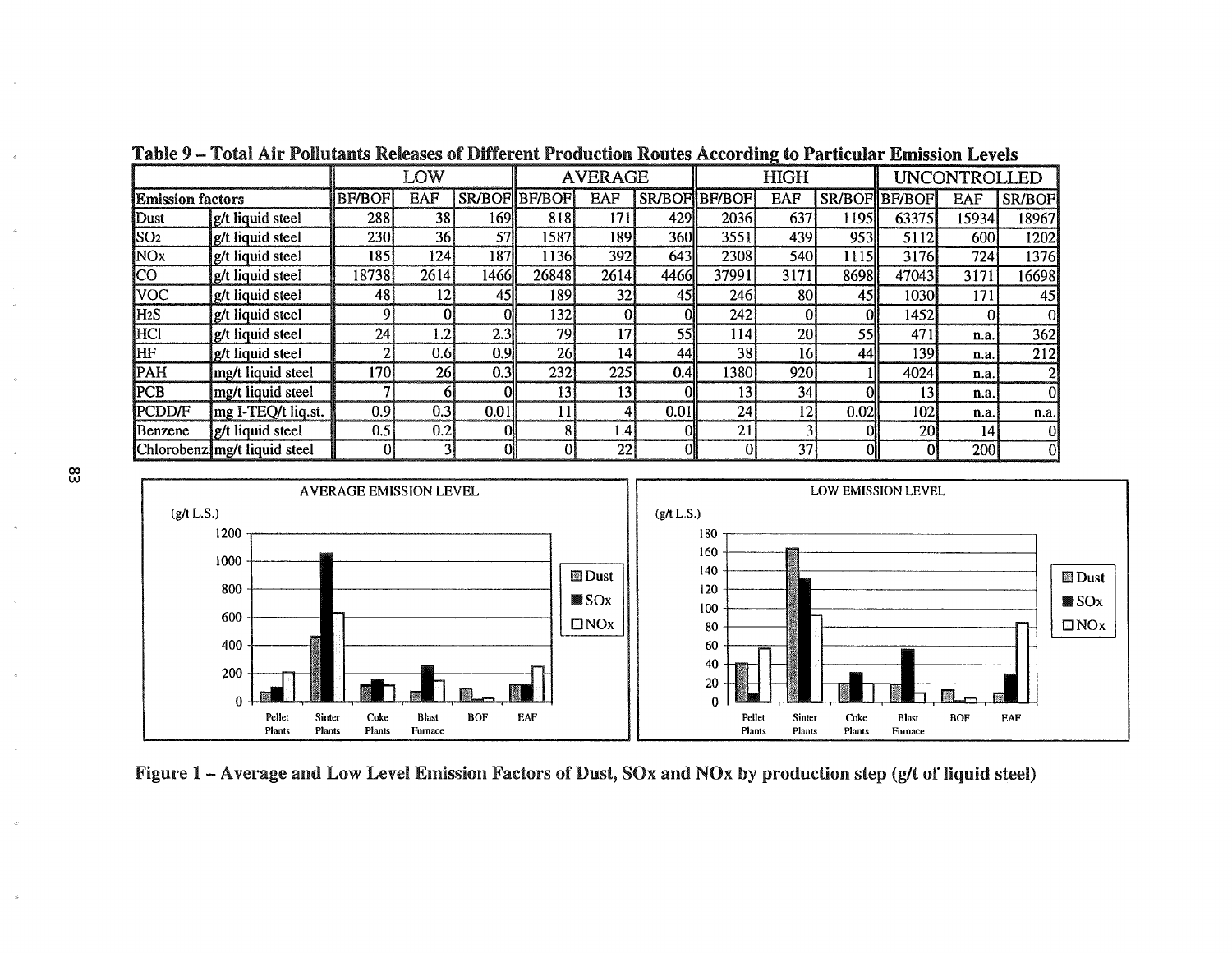Inspite of relatively simple reasoning, the model has been developed to integrate some non-linear (Spengler et al. 1997) and discontinuous relations between material input and emissions. Additional work should be done to incorporate other direct and indirect production steps (Mining, Lime Plant, Electricity and Oxygen Plants), other relevant air emissions accounting, like heavy metals and other environmental media to where effluents and solid wastes are released. Economic analysis remains difficult to be made in a global approach (EC 1996) and depends strongly on particular conditions.

As expected, air pollutants releases from Conventional Integrated are higher than other routes for all given emission levels, nevertheless several plants operating at low emission level can present less air environmental impact compared with other processes plants operating at high emission level (Table 9).

The Semi-integrated (EAF) route presents the lowest emissions levels for dust, NOx, S02, CO and VOC. Except for CO emissions, less efficient plants (high level) present pollutants discharge between the low and the average level of the Conventional Integrated route. However, releases of hydrocarbons like PAH and organochlorine compounds, such as chlorobenzenes, PCB and PCDD/F, are relevant and, as such, deserves further attention. Scrap contaminants, mainly zinc from galvanized steel, poses a major problem for EAF production so as to improve recycling and have high quality scrap inputs.

Despite some problems with data availability, it is clear that New Integrated Route with COREX Smelting Reduction process presents many environmental advantages when compared with the Conventional Integrated Route. However, it should be noted that for the high-emission level, emissions from other production steps can lead to higher emission figures for the complete production chain. Organic compounds emissions seem to be irrelevant due to the absence of coke production, but the potential of Smelting Reduction to produce hazardous air pollutants still has to be better evaluated.

For the same emission level, Sinter Plants present higher pollutant discharges for dust, NOx, SO<sub>2</sub>, CO (Figure 1). Regarding these pollutants, as well as organic compounds, the adoption of BAT in Sinter Plants constitute an important issue for improving environmental performance of Conventional Integrated Warks as a whole. Many plants have difficulties with keeping operations in compliance with environmental regulations. In spite of this, Sinter Plants remain an important metal recycling production step for by-products, like dust from gas cleaning systems, sludges and scales.

Pelletization Plants are generally excluded from emissions accounting in Iron and Steel Production Systems, probably because the more common are the stand-alone plants. But our results indicate that emissions from Pelletization Plants are far from negligible even within the low-level category. As the use of pellets has increased in conventional integrated plants, DR! production and Smelting Reduction Plants, environmental and technological issues should be addressed.

Coke Ovens Plants require a wide range of PP and PC techniques to reduce emissions mainly of dust, NOx, *SOz, HzS* and organic compounds. Several PP techniques, like smooth operation, maintenance and oven door improvements are relevant to achieve these reductions but BAT include high cost PC techniques, like flue gas catalytic denitrification, desulphurisation processes and Coke Dry Quenching. Relatively low emissions for plants operating at low and average emission levels (Figure 1) indicate a high pollution reduction potential for the former and the present european concern over Coke Plants emissions for the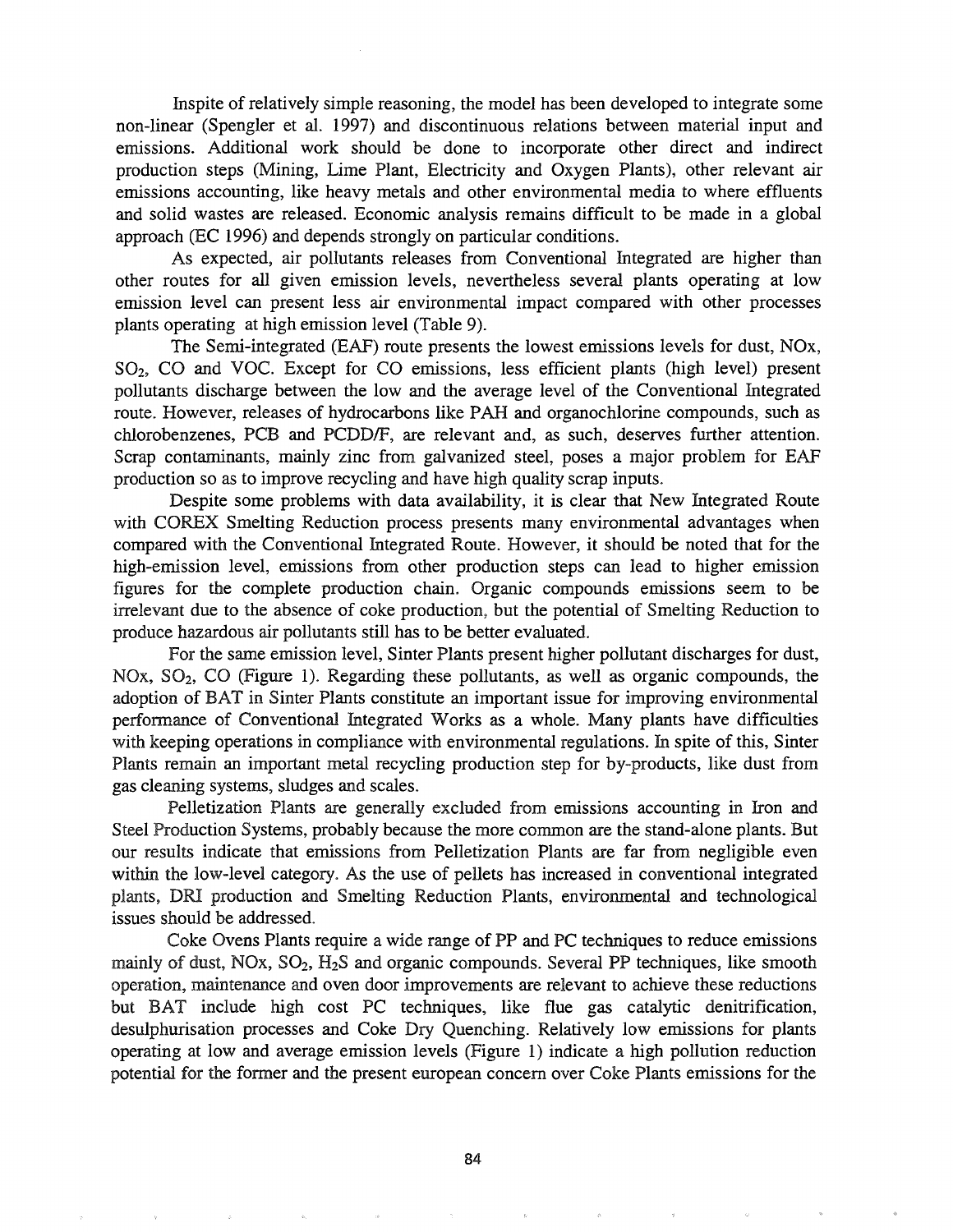latter. However, high-level emission figures bring forward major dificulties for dust, SOx and organic compounds emissions reduction, in particular for old plants.

Energy efficient measures have been one of the most effective sets of Pollution Prevention alternatives for emissions reduction. Coal injection to the Blast Furnace and lower coke breeze consumption in Sinter Plants play an important role in reducing coke requirements. Simulations using much higher coke production, even at low emission level for Coke Plants, have led to a substantial increase in Conventional Integrated route emissions. Several alternatives, like UHP furnaces, oxy-fuel burners, oxygen post-combustion, improved process control and scrap pre-heating, are available for decreasing electricity consumption in EAF Plants. Depending on overall emissions, including those from electricity production and scrap preparation, EAF route advantages over other routes can be reduced. A more complete emissions balance should include emissions from increasing oxygen production for EAF and Smelting Reduction routes.

It seems that EAF and Smelting Reduction routes cannot be the total answer to product and environmental issues (Szekely 1995) even in the medium-term.. Although the production from these routes will likely continue to increase, Conventional Integrated plants still comprise more than 50% of world steel production. Therefore, a prompt response to environmental issues comprises an Integrated Pollution Prevention and Control approach as guidance for eco-management systems.

#### Acknowledgments

This work was made possible, in part, by scholarships from Conselho Nacional de Desenvolvimento Científico e Tecnológico - CNPq, Ministry of Science and Technology, and Coordenação de Aperfeiçoamento de Pessoal de Nivel Superior - CAPES, Ministry of Education and Sports, Brazil.

### References

- [AISI] American Iron and Steel Institute. 1997. Steel Industry Technology Roadmap.
- [DOE] U.S. Department of Energy, Office of Industrial Technologies. 1996. *Energy and Environmental Profile of the U.S. Iron and Steel Industry. Prepared by Energetics.*
- Eberle, A. , Schiffer, and D. Siuka. 1997. *Start-up and first Operational Results of the COREX. Plant C-2000 at POSCO's Pohang Works.* Linz, Austria: Voest-Alpine Industrieanlagenbau.
- [Ee] European Commision. 1996. *Coodinated study 'steel-environment'.* Final Report EUR 16955 EN. Technical Steel Research. Luxenbourg: Office for Official Publications of the European Communities.
- [EIPPCB] European Integrated Pollution Prevention and Control Bureau. 1998. *Integrated Pollution, Prevention and Control (IPPC).* Draft Reference Document on Best